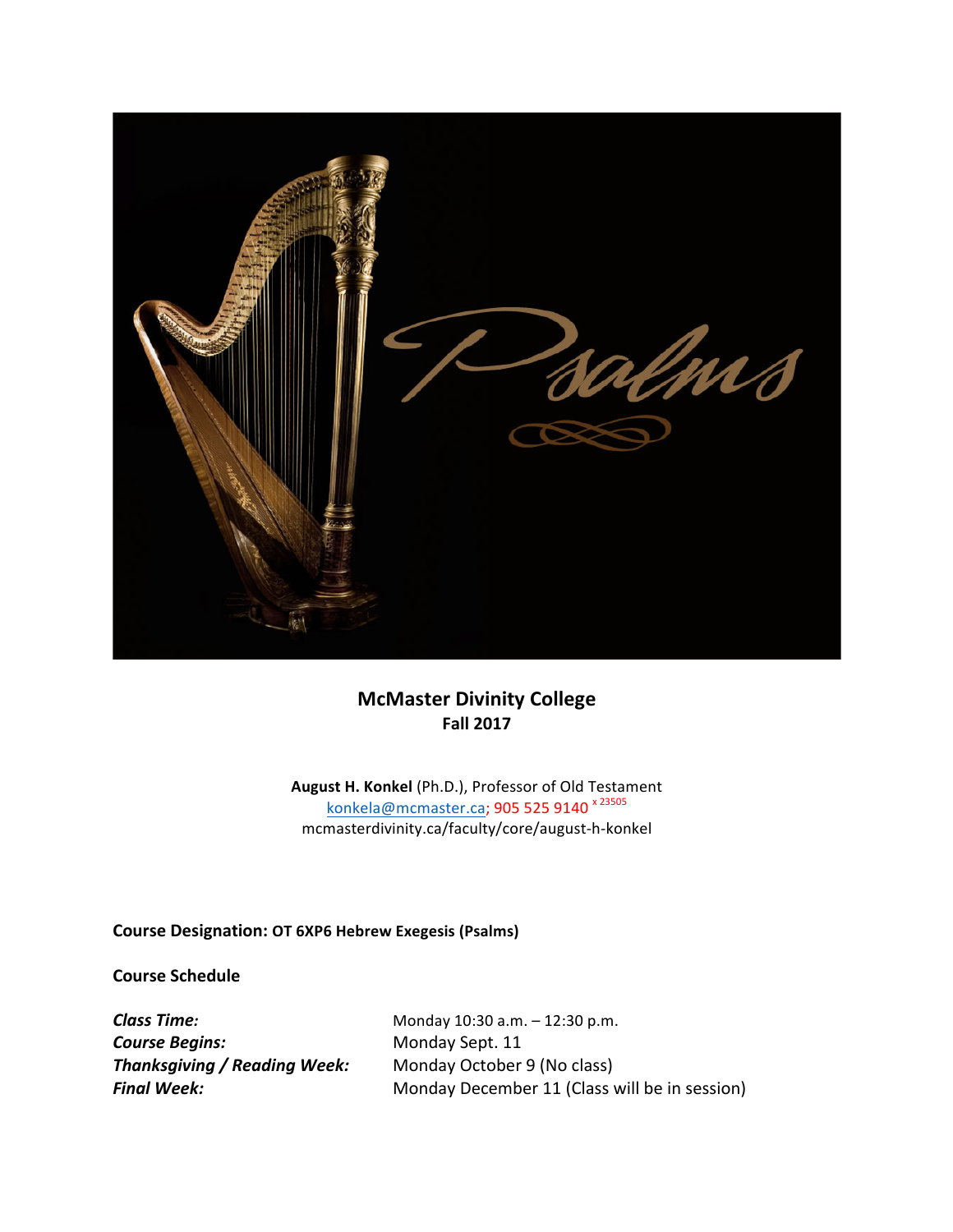# **Course Description**

The Psalms are artistic poems  $\dots$  the artistic capacity expressed in the psalms is indicated by the intensity and concentration of style, the appropriateness of the measures employed, the clarity and the beauty, the heights and depths of that which is spoken and sung in the presence of Yahweh" (Kraus, *Theology of the Psalms, 15).* 

Psalms are poetry in Hebrew lines and stanzas. Their confessional impact in praise and lament is best understood when they are read with some knowledge of the methods of the Hebrew poets. Select Psalms representative of the themes and genres of the psalter will be studied with careful attention to the parallel structures of cola and their combinations to form poems.

Psalms are eternal; psalms have been sung from Hebrew times to the present by Jews and Christians. Some churches have a tradition that only psalms from the psalter can be sung. The study of the psalter will also examine how psalms have been inspirational and influential throughout the centuries.

## **Course Objectives**

# *Knowing*

- The process of the formation of the psalter and its canonical forms
- The methods of Hebrew poetry used to create impact
- The use of psalms through the centuries
- The content of the psalter
- The theology of the psalms

## *Being*

- Knowing how to relate to God in praise, petition, and confession
- Knowing how to use psalms as worship
- Expressing praise and prayer through the poetic lines of the psalter
- Experiencing a spiritual intimacy possible through the emotional impact of the psalms

## *Doing*

- Practicing worship through the examples of psalms found in the psalter
- Using psalms in public and private prayer and music
- Living and teaching theology and ethics as expressed in the psalter.

# **Course Texts**

David Firth and Philip S. Johnston, *Interpreting the Psalms: Issues and Approaches* (Downers Grove, IL, InterVarsity, 2005.

Hans-Joachim Kraus, *Theology of the Psalms*, Translated by Keith Crim, Fortress Press Minneapolis, 1992. (The English edition of 1986 or the original *Theologie der Psalmen* in the Biblischer Kommentar Series, Neukirhener Verlag, 1979 are equivalent.)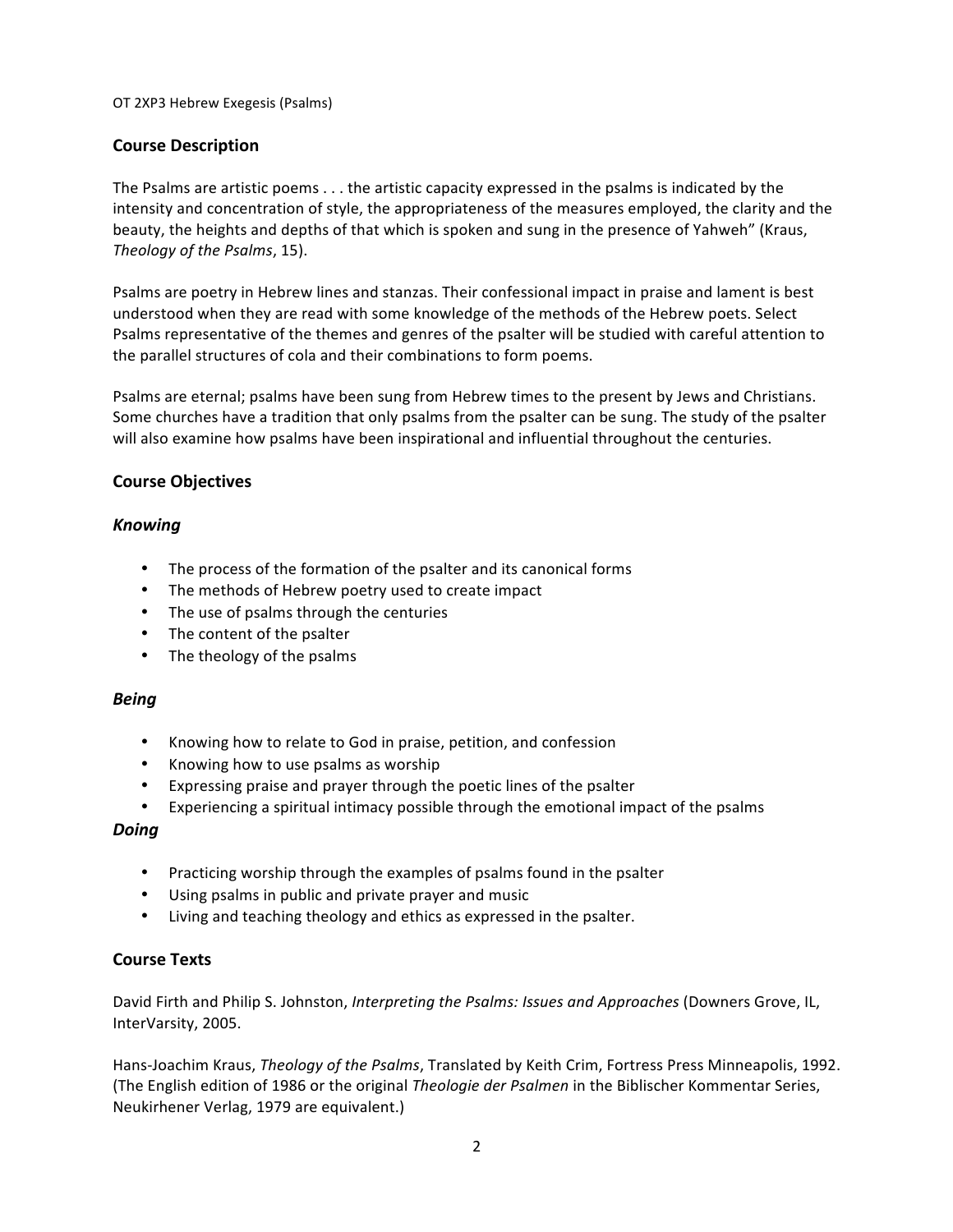## **Textbook Purchase**

All required textbooks for this class are available from the College's book service, READ On Bookstore, Room 145, McMaster Divinity College. Texts may be purchased on the first day of class. For advance purchase, you may contact READ On Bookstore, 5 International Blvd, Etobicoke,Ontario M9W 6H3 : phone 416.620.2934; fax 416.622.2308; email books@readon.ca. Other book services may also carry the texts.

# **Course Topics\***

- 1 Function of Hebrew poetry and genres of psalms
- 2 Formation and structure of the psalter
- 3 Psalms and Wisdom (Psalm 1, 49, 73, 111)
- 4 Kingdom of God (Psalm 2, 72, 95–98, 110)
- 5 The House of the Lord (Psalm 24, 42–43, 84, 99)
- 6 Psalms of Lament (Psalm 13, 22, 88, 139)
- 7 Penitential Psalms (6, 32, 38, 51, 102, 130, 143)
- 8 Psalms of Israel (89, 103-107)
- 9 Life and Hope (8, 16, 23, 40, 90)
- 10 Psalms of Creation (29, 74, 104, 147, 148)
- 11 Psalms of Ascent (120–134)
- 12 Psalms of Zion (46-48, 76, 100, 137)

\*The topics and the associated psalms are suggestive; these may be modified according to the needs and desires of the class. Class members will be asked to name psalms important to them at the start of the course. These and others may become part of the lectures.

## **Course Requirements**

**1 Interpreting Psalms** (15%; due Oct. 2; 1500 words)

## **Required Reading**

Firth and Johnson, *Interpreting the Psalms*, 23–246.

## **Written Requirement**

In the psalter the words of mortals to God have become the word of God to mortals. One of the ways this has happened is through their collection into a unified book that was still in the stages of becoming complete in the days of Qumran. Using the studies of the assigned reading, explain the nature Psalms as a book and show how arrangements of psalms were used to create theological motifs. Give attention, especially to Psalm 1 as the introduction, themes such as that of kingship, and the use of psalms for praise through the cult and its symbols.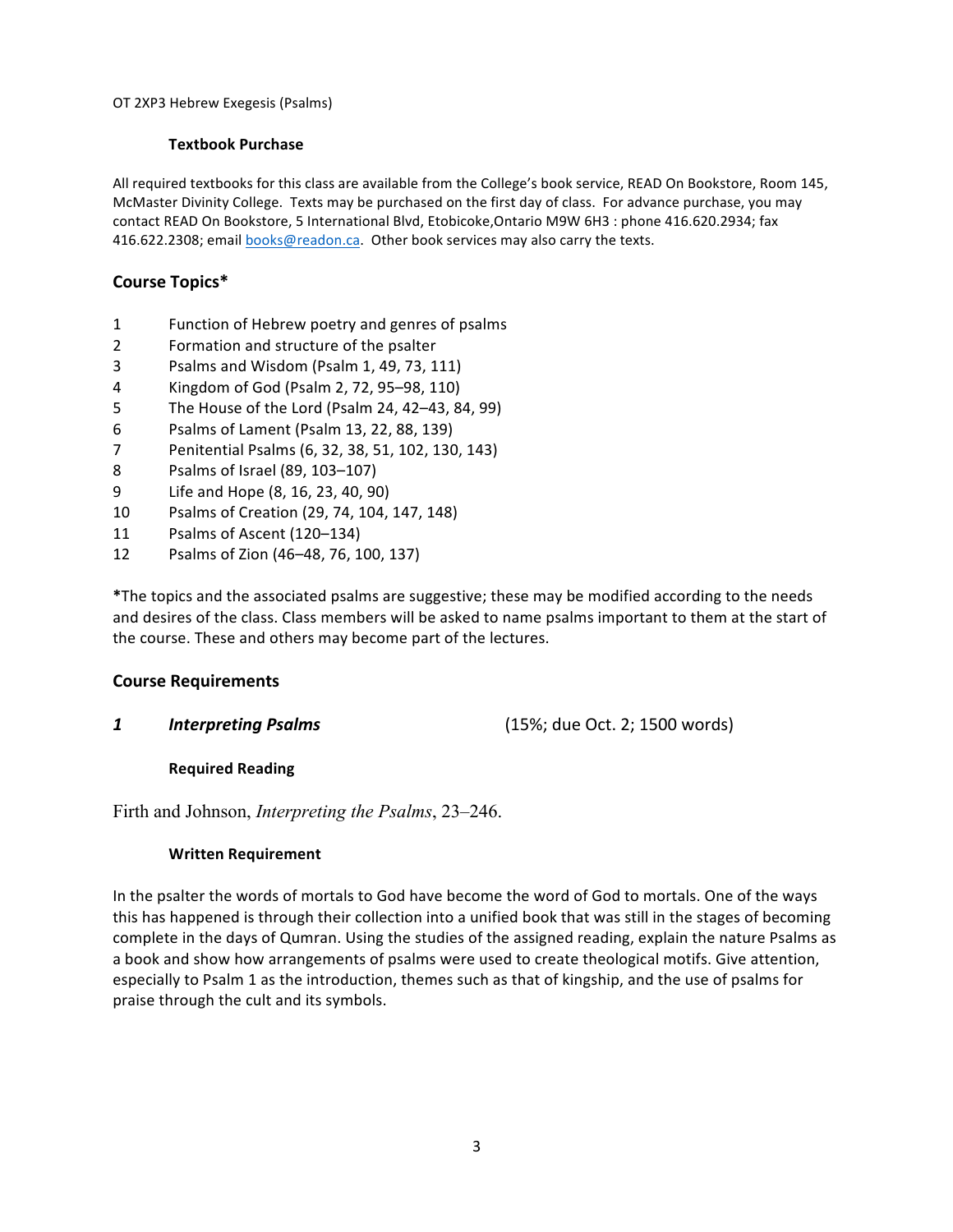**2** *Theology of Psalms* (15%; due Oct. 30; 1500 words)

**Required Reading**

Kraus, *Theology of the Psalms*, 11-235.

# **Written Requirement**

Hymns have always been the means of teaching theology for people of faith. The psalter as a book consciously included the theological themes important to the faith of Israel. Choose five such themes and show how they are taught through the hymns of the psalter.

## **3 Exposition of Psalms 1988** (30%; Due Nov. 20; 2500 words)

Psalms endure eternally but the way in which they are applied changes according to the times. The superscriptions of many of the Psalms are an indication of how they have come to be given particular applications at some point in time. Choose a psalm of significance for you and show from the content and structure of the psalm what sort of function it had, whether for an individual or for the community. Be sure to examine poetic technique and genre analysis in explaining the function and intention of the psalm. If the psalm has a superscription, particularly with historical information, show how this has placed the psalm in a particular interpretive context (e.g. a Psalm of Moses).

**4 Supplemental Readings and Major Paper** (40%; Due Dec. 11)

**Additional Reading** (5,000–6,000 pages)

William P. Brown, ed. The Oxford Handbook of the Psalms. Oxford, 2014. 661 pages. Peter W. Flint and Patrick D. Miller, eds. The Book of Psalms: Composition and Reception. VTSup 99. Brill, 2005. 680 pages.

These two volumes provide a comprehensive review of psalms studies. The student should pick an area interest from the studies above and select an additional 4,000 pages of reading. The bibliography below may be of assistance, but readings chosen need not be limited to this bibliography. An appropriate reading list should be submitted.

**Major Paper** (5000–6000 pages)

From the readings chosen as an area of interest, the student should confirm with the professor a topic to be researched. This paper is to be presented in class as part of the assignment. Students will meet with the professor and other M.A. / Ph.D. students to discuss their research periodically throughout the semester.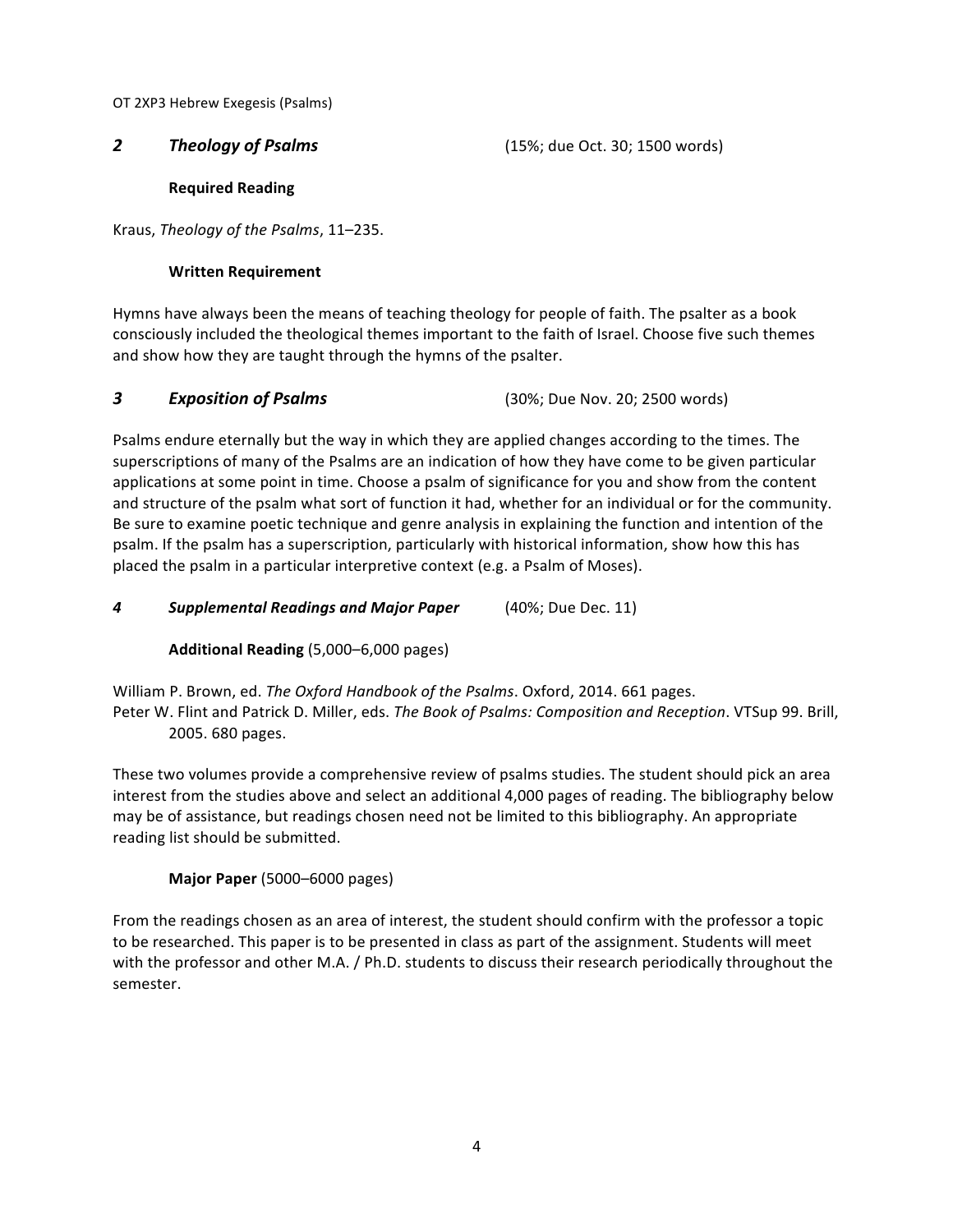# **Course Policies**

# *Academic Honesty*

Academic dishonesty is a serious offence that may take any number of forms, including plagiarism, the submission of work that is not one's own or for which previous credit has been obtained, and/or unauthorized collaboration with other students. Academic dishonesty can result in severe consequences, e.g., failure of the assignment, failure of the course, a notation on one's academic transcript, and/or suspension or expulsion from the College.

Students are responsible for understanding what constitutes academic dishonesty. Please refer to the Divinity College Statement on Academic Honesty: http://www.mcmasterdivinity.ca/programs/rulesregulations.

# *Gender Inclusive Language*

McMaster Divinity College uses inclusive language for human beings in worship services, student written materials, and all of its publications. In reference to biblical texts, the integrity of the original expressions and the names of God should be respected. The NRSV and TNIV are examples of the use of inclusive language for human beings. It is expected that inclusive language will be used in chapel services and all MDC assignments.

# *Style*

All stylistic considerations (including but not limited to questions of formatting, footnotes, and bibliographic references) must conform to the McMaster Divinity College Style Guidelines for Essays and Theses: http://www.mcmasterdivinity.ca/sites/default/files/documents/mdcstyleguide.pdf. Failure to observe appropriate form will result in grade reductions.

# **Select Topical Bibliography**

The following bibliography provides an introduction to the Psalms, naming a few important works that may direct one into the vast bibliography available for the psalms. B. S. Childs *in Introduction to the Old Testament as Scripture* provides a list of bibliographical surveys as well as a select bibliography on secondary literature.

## *1. Commentaries*

- F. Delitzsch, Biblical Commentary, 1871.
- C. A. Briggs, International Critical Commentary, 1906-7.
- A. F. Kirkpatrick, Cambridge Bible for Schools and Colleges, 1910.
- H. Gunkel, Handkommentar zum Alten Testament, 1926.
- H. C. Leupold, 1959.
- A. Weiser, Old Testament LIbrary, 1962.
- M. Dahood, Anchor Bible, 1966-70.
- H. J. Kraus, Biblischer Kommentar, 1972. (English translation 1988-89)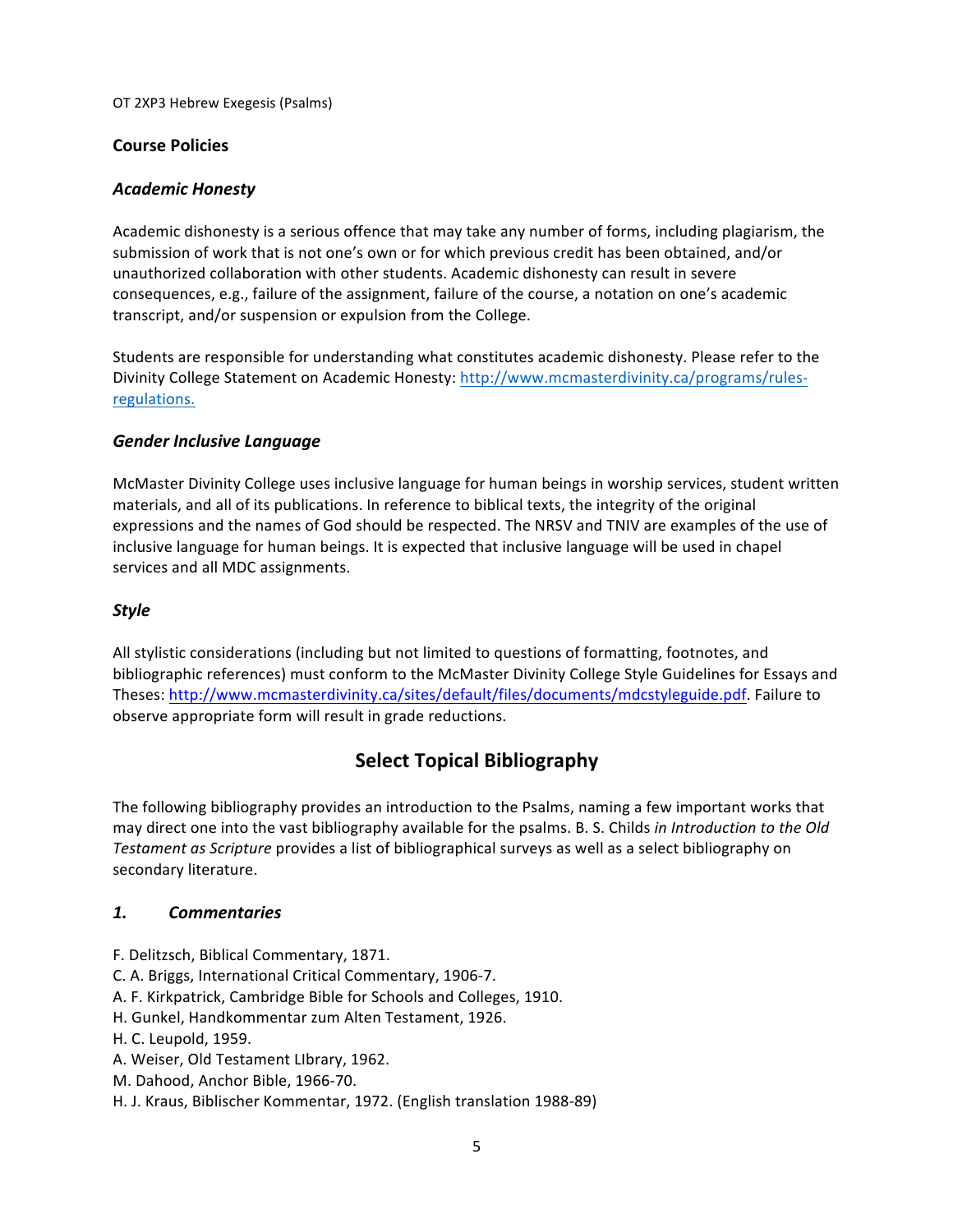A. A. Anderson, New Century Bible, 1972.

D. Kidner, Tyndale Old Testament Commentary, 1975.

J. Rogerson and J. W. McKay, Cambridge Bible Commentary, 1977.

G. A. F. Knight, Daily Study Bible, 1982.

P. C. Craigie, Word Biblical Commentary, 1983.

M. E. Tate, Word Biblical Commentary, 1990

L. C. Allen, Word Biblical Commentary, 1983.

E. Gerstenberger, Forms of Old Testament Literature, 1988, 2001.

J. Phillips, John Philips Commentary Series, 1988.

D. M. Williams, Continental Commentaries, 1986, 1989.

W. VanGemeren, Expositors Bible Commentary, 1991.

J. L. Mays, 1994.

J. C. McCann, New Interpreters Bible, 1996.

C. C. Broyles, New International Bible Commentary, 1999.

J. Limburg, Westminster Bible Companion, 2000.

K. Schaefer, Bibliotheca Orientalis, 2001.

G. H. Wilson, NIV Application Commentary, 2002.

R. K. Clifford, Abingdon Old Testament Commentaries, 2002–2003.

S. Terrien, Eerdmans Critical Commentaries, 2003.

J. H. Eaton, 2005.

F. L. Hossfeld and E. Zenger, 2005, 2011.

J. Goldingay, Baker Commentary on the Old Testament Wisdom and Psalms, 2006.

M. D. Futato, Handbooks for Old Testament Exegesis, 2007.

J. Grogan, Two Horizons Old Testament Commentary, 2008.

H. N. Wallace, New Bible Commentary, 2009.

A. P. Ross, Kregel Exegetical Library, 2010.

C. C. Broyles, Understanding the Bible Commentary Series, 2012.

D. Bergant, New Collegeville Bible Commentary, 2013.

J. Hilber, Zondervan Illustrated Bible Backgrounds Commentary, 2013.

W. Brueggemann and W. H. Bellinger, New Cambridge Bible Commentary, 2014.

N. Declaisseé-Walford, R. A. Jacobson, and B. L. Tanner, New International Commentary on the Old Testament, 2014.

# *2. Texts and Versions*

Charlesworth, James H., ed. *The Dead Sea Scrolls: Hebrew, Aramaic, and Greek texts with English translations.* Vol. 4a. *Pseudepigraphic and Non-masoretic Psalms and Prayers*. Tübingen: Mohr Siebeck, 2001.

Fitzmyer, Joseph A, et al. *Qumran Cave 4.* Vol. 11. *Psalms to Chronicles*. DJD 16. Oxford: Clarendon Press, 2000.

Flint, Peter W. The Dead Sea Psalms Scrolls and the Book of Psalms. Leiden: Brill, 1997.

García Martínez, Florentino, et al. *Qumran Cave 11*. DJD 23. Oxford: Clarendon, 1998.

Gauthier, Randall. *Psalms 38 and 145 of the Old Greek Version*. VTSupp 166. Leiden: Brill,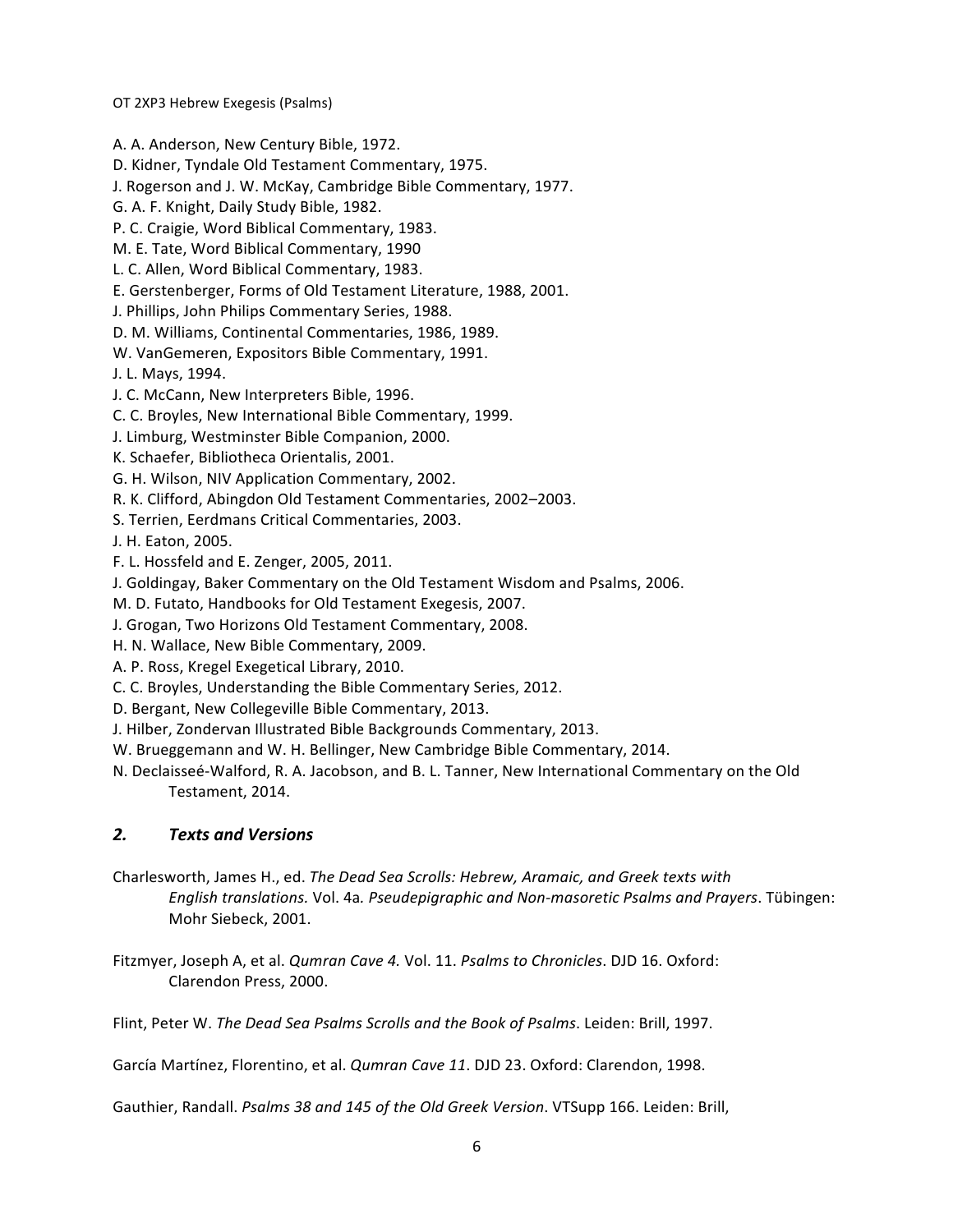2014.

- Olofsson, Staffan. As a Deer Longs for Flowing Streams: A Study of the Septuagint of Psalm 42-43 in its Relation to the Hebrew Text. Göttingen: Vandenhoeck and Ruprecht, 2011.
- Pajunen, Mika S. The Land to the Elect and Justice for All: Reading Psalms in the Dead Sea *Scrolls in Light of 4Q381*. Journal of Ancient Judaism 14. Göttingen: Vandenhoeck and Ruprecht, 2013.
- Rahlfs, Alfred. Septuaginta: Societatis Scientiarum Gottingensis. Vol. X. Psalmi cum Odis. Göttingen: Vandenhoeck and Ruprecht, 1931.
- Smith, Jannes. *Translated Hallelujahs: A Linguistic and Exegetical Commentary on Select* Septuagint Psalms. Leuven: Peeters, 2011.

Stec, David M. *Targum of Psalms*. Collegeville, MN: Liturgical Press, 2004.

## *3. Introductions to Psalms*

Allen, Leslie C. Psalms. Word Biblical Themes. Waco, TX: Word Books, 1987.

- Brown, William P., ed. The Oxford Handbook of the Psalms. Oxford: Oxford University Press, 2014.
- Bullock, C. Hassell. *Encountering the Book of Psalms*. Grand Rapids: Baker, 2001.

Crenshaw, James L. The Psalms: An Introduction. Grand Rapids: Eerdmans, 2001.

Dawes. Stephen B. *The Psalms*. SCM Study Guides. London: SCM, 2010.

Estes, Daniel J. *Handbook on the Wisdom Books and Psalms*. Grand Rapids: Baker, 2005.

Futato, Mark D. *Transformed by Praise: The Purpose and Message of the Psalms*. Phillipsburg, NJ: P&R Publishing, 2002.

Hunter, Alastair G. An Introduction to the Psalms. New York: T & T Clark, 2008.

Johnston, Philip, and David G. Firth. *Interpreting the Psalms: Issues and Approaches*. Downers Grove, IL: InterVarsity, 2005.

Longman, Tremper, III. How to Read the Psalms. Downers Grove, IL: Intervarsity Press, 1988.

- Lucas, Ernest C. *Exploring the Old Testament: A Guide to the Psalms and Wisdom Literature.* Downers Grove, IL: InterVarsity Press, 2003.
- McCann, J. Clinton. A Theological Introduction to the Book of Psalms: The Psalms as Torah. Nashville: Abingdon, 1993.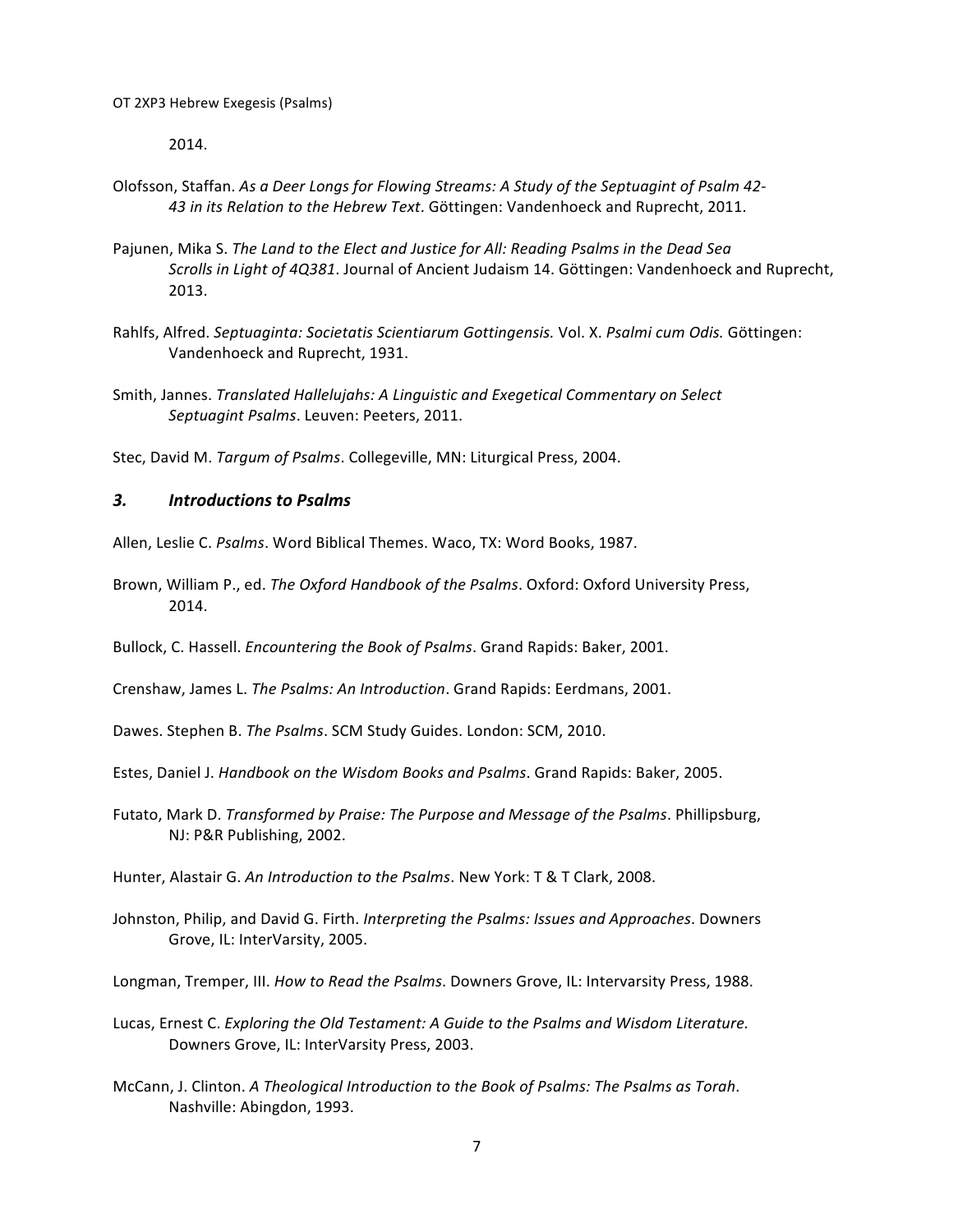Miller, Patrick D., Jr. *Interpreting the Psalms*. Philadelphia: Fortress, 1986.

- Sarna, Nahum. *Songs of the Heart: An Introduction to the Book of Psalms*. New York: Schocken, 1993.
- Seybold, Klaus. *Introducing the Psalms*. Translated by R. G. Dunphy. Edinburgh: T & T Clark, 1990.
- Waltke, Bruce K., and James M. Houston. The Psalms as Christian Worship: A Historical *Commentary*. Grand Rapids: Eerdmans, 2010.

## *4. Psalms and ANE Background*

- Keel, Othmar. The Symbolism of the Biblical World: Ancient Near Eastern Iconography and the Book of *Psalms.* Winona Lake, IN: Eisenbrauns, 1997.
- LeMon, Joel M. Yahweh's Winged Form in the Psalms: Exploring Congruent Iconography and Texts. Göttingen: Vandenhoeck and Ruprecht, 2010.

#### *5. Hebrew Poetry*

#### **Monographs**

- Alonso Schökel, Luis. *A Manual of Hebrew Poetics*. Subsidia Biblica. Rome. Pontifical Biblical Institute, 1988.
- Alter, Robert. The Art of Biblical Poetry. New York: Basic Books, 1985.
- Berlin, Adele. The Dynamics of Biblical Hebrew Parallelism. Bloomington: Indiana University, 1985.
- Collins, T. Line Forms in Hebrew Poetry. Rome: Pontifical Biblical, 1978.
- Futato, Mark D. *Interpreting the Psalms: An Exegetical Handbook*. Grand Rapids: Kregel, 2007.
- Geller, Stephen A. Parallelism in Early Biblical Poetry, HSM 20, 1979.
- Gray, G. B. The Forms of Hebrew Poetry, with Prolegomenon by D. N. Freedman. Jerusalem: KTAV, 1972.
- Grossberg, Daniel. Centripetal and Centrifugal Structures in Biblical Poetry. SBLMS 39. Atlanta: Scholars, 1989.

Kugel, James L. The Idea of Biblical Poetry, Yale University Press, 1981.

O'Conner, M. *Hebrew Verse Structure*. Winona Lake: Eisenbrauns, 1980.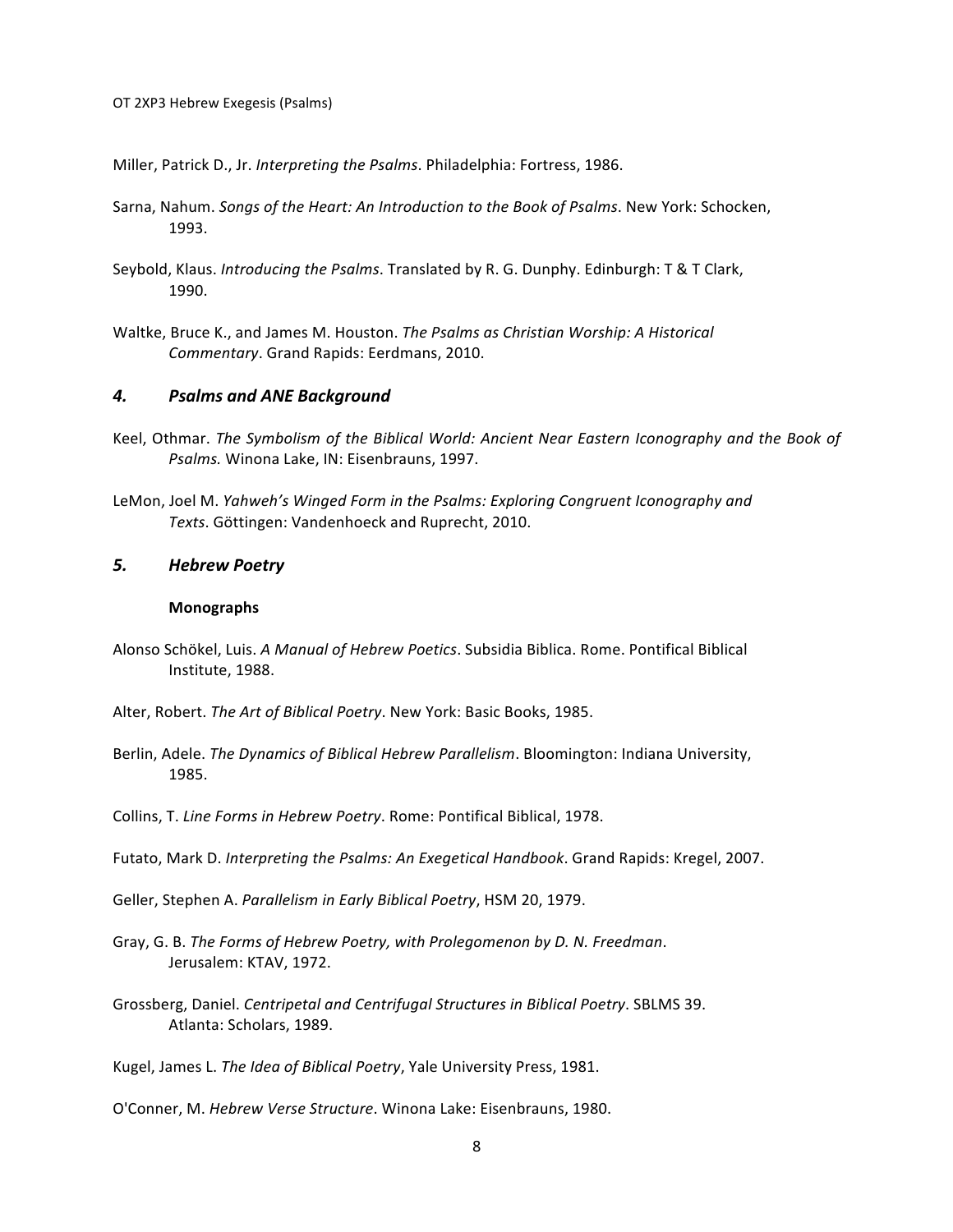Petersen, David L. and Kent Harold Richards. *Interpreting Hebrew Poetry*. Minneapolis: Fortress, 1992.

Watson, W.G.E. *Classical Hebrew Poetry*, JSOTSup 26, 1984.

#### **Articles**

- Baker, A. "Parallelism: England's Contribution to Biblical Studies." *CBQ* 35 (1973) 429-440.
- Craigie, P. "The Poetry of Ugarit and Israel," TB 22 (1971) 3-31.
- Geller, Stephan A. "Theory and Method in the Study of Biblical Poetry." JQR 73 (1982) 65-77.
- Kugel, James L. "Some Thoughts on Future Research into Biblical Style: Addenda to The Idea of Biblical Poetry." *JSOT* 28 (1984) 107-117.
- Landy, Francis. "Poetics and Parallelism: Some Comments on James Kugel's The Idea of Biblical Poetry." *JSOT* 28 (1984) 61-87.
- Miller, Patrick D. Jr. "Meter, Parallelism, and Tropes: The Search for Poetic Style." *JSOT* 28 (1984) 99-106.
- Stek, J. "The Stylistics of Hebrew Poetry," *Calvin Theological Journal* 9 (1974) 15-30.
- Watson, Wilfred G. E. "A Review of Kugel's The Idea of Biblical Poetry." JSOT 28 (1984) 89-98.

#### *6. Form Criticism*

#### **Monographs**

Bellinger, W. H. *Psalmody and Prophecy*, JSOTSup 27, 1984.

- Broyles, Craig C. The Conflict of Faith and Experience: A Form-Critical and Theological Study of Selected Lament Psalms. JSOTSup 52. Sheffield: JSOT Press, 1989.
- Gunkel, H. The Psalms: A Form Critical Introduction. Philadelphia: Fortress Press, 1967.
- Langhe, R. de. Le Psautier. Ses origines. Ses problemes litteraires. Son influence *(Orientalia et Biblica Lovaniensia 4)*. Louvain: Universite de Louvain/Institut Orientaliste, 1962.
- Mowinckel, S. The Psalms in Israel's Worship. 2 Vols. New York: Abingdon Press, 1967.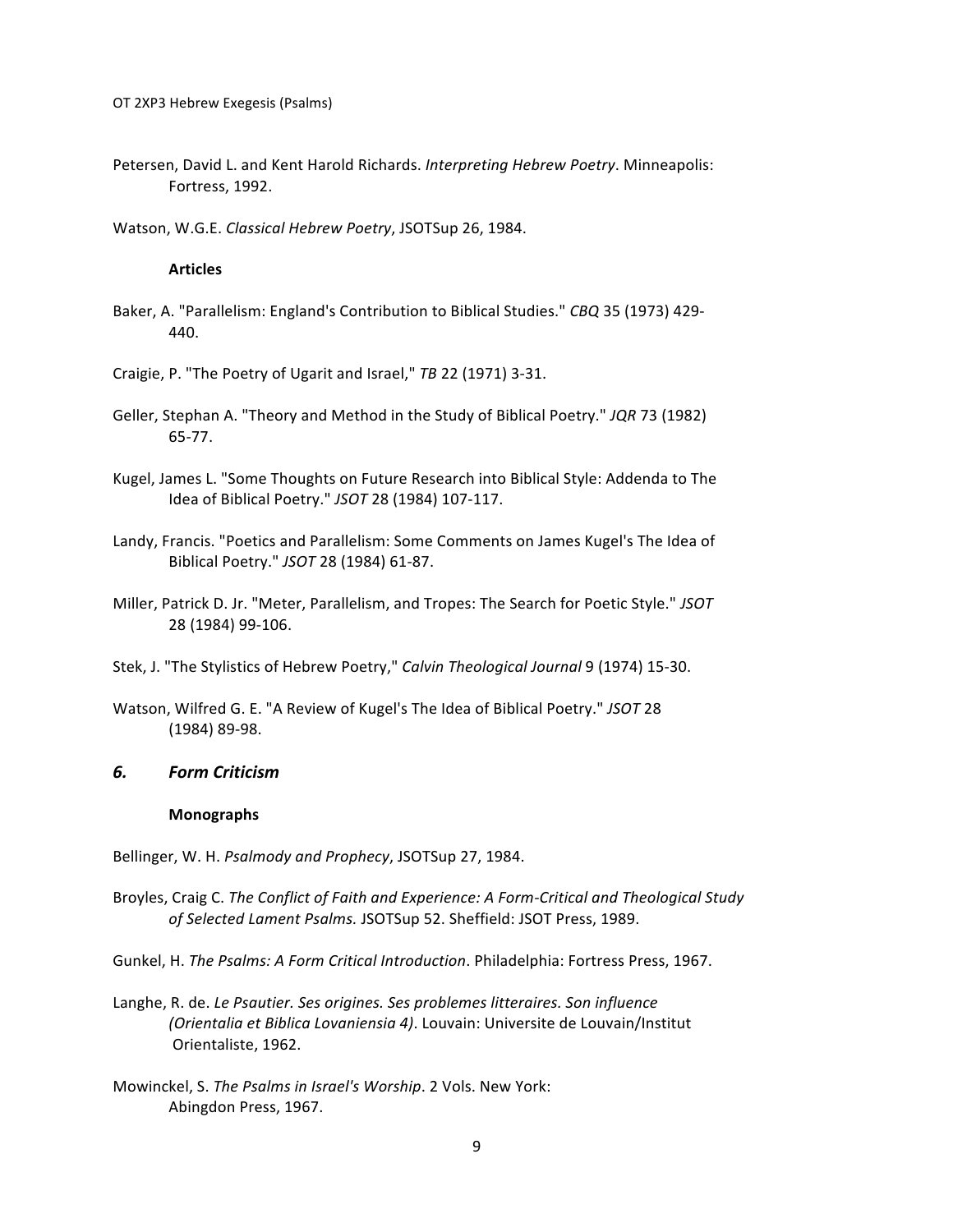Westermann, C. The Praise of God in the Psalms. Atlanta: John Knox Press, 1981.

———. *Praise and Lament in the Psalms*. Philadelphia: Westminster John Knox, 1987.

**Articles**

- Childs, B. S. "Reflections on the Modern Study of the Psalms." In *The Mighty Acts of* God. In Memoriam G.E. Wright, 377-88. Edited by F.M. Cross. Garden City, N.Y., 1976.
- Clines, D.J.A. "Psalm Research since 1955: I. The Psalms and the Cult." TB 18 (1967)103-25; "II. The Literary Genres" TB 20 (1969) 105-25.
- Johnson, A.R. "The Psalms." In The Old Testament and Modern Study, 162-209. Edited by H. H. Rowley. Oxford: At the Clarendon Press, 1951.
- Longman, Tremper III. "Form Criticism, Recent Developments in Genre Theory, and the Evangelical." *WTJ* 47 (1985) 46-67.

\_\_\_\_\_\_\_\_\_\_\_\_\_\_\_\_\_\_\_. "Psalm 98: A Divine Warrior Victory Song." *JETS* 27 (1984) 267-274. 

- Murphy, R. "A Consideration of the Classification 'Wisdom Psalms,'" VTSup 9 (1962) 156-167.
- Wevers, John. Wm. "A Study in the Form Criticism of Individual Complaint Psalms." VT 6 (1956) 80-96.

#### *7. Rhetorical/Literary Approaches*

- Charney, Davida. *Persuading God: Rhetorical Studies of First-Person Psalms*. Sheffield: Sheffield Phoenix Press, 2015.
- Gray, Alison. *Psalm 18 in Words and Pictures: A Reading through Metaphor*. BINS 127. Leiden: Brill, 2014.

Hecke, Pierre van, and Antie Labahn, eds. *Metaphors in the Psalms*. Leuven: Peeters, 2010.

## *8. The Psalter*

Collins, Terence. "Decoding the Psalms: A Structural Approach to the Psalter." JSOT 37 (1987) 41–60.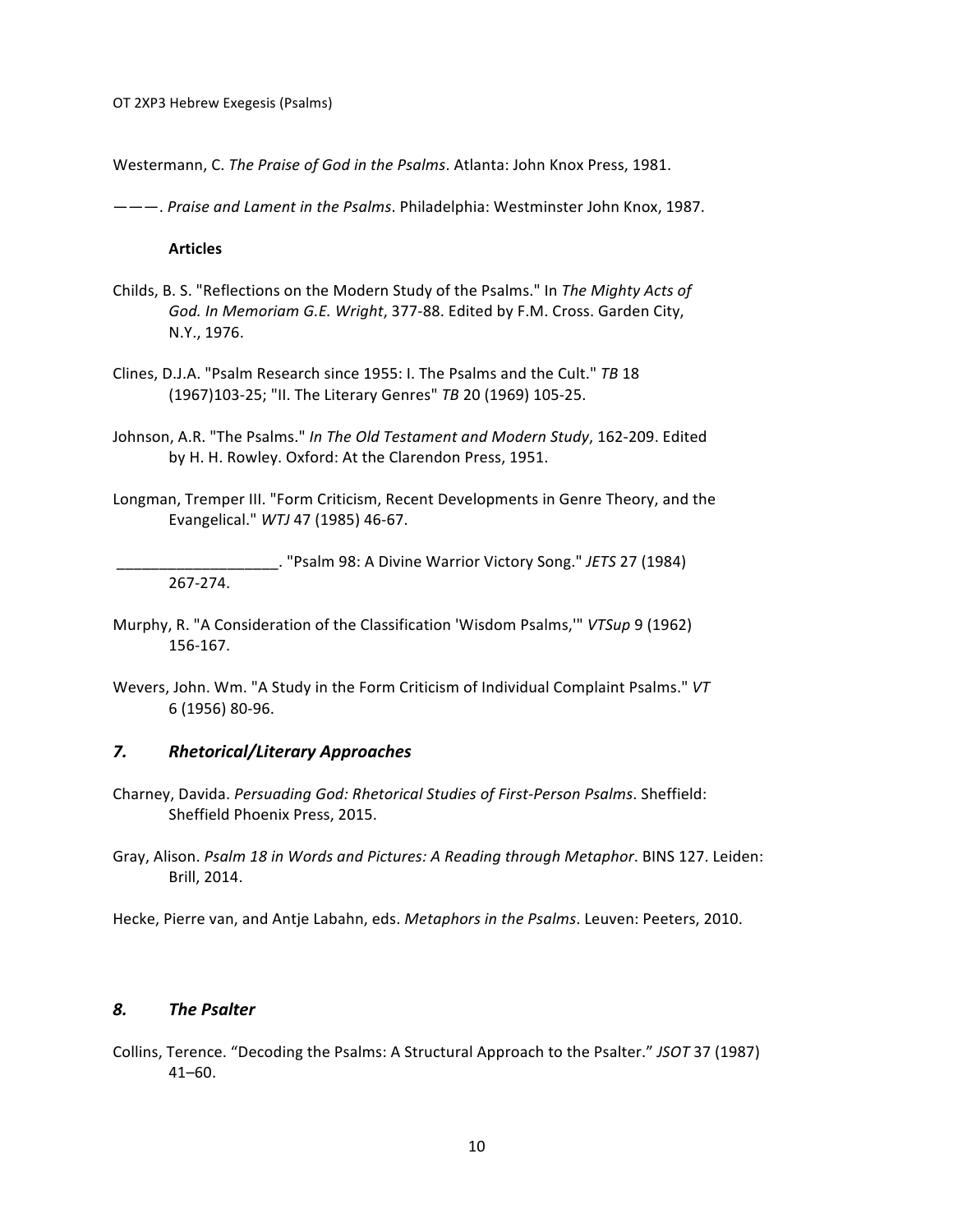- OT 2XP3 Hebrew Exegesis (Psalms)
- Creach, Jerome F. D. *Yahweh as Refuge and the Editing of the Hebrew Psalter*. JSOTSup. Sheffield: Sheffield Academic Press, 1996.
- Day, J. Psalms. Old Testament Guides. Sheffield: JSOT Press, 1990.
- deClaissé-Walford, Nancy L. *Reading from the Beginning: The Shape of the Hebrew Psalter*. Macon, GA: Mercer University, 1997.
- deClaissé-Walford, Nancy L., ed. The Shape and Shaping of the Book of Psalms: The Current State of Scholarship. AIL 20. Atlanta: SBL, 2014.
- Flint, P. W. The Dead Sea Psalms Scrolls and the Book of Psalms. Studies in the Texts of the Desert of Judah 17. Leiden: E. J. Brill, 1997.
- Goulder, Michael D. The Prayers of David. JSOTSup 102. Sheffield: JSOT, 1990.
- ———. *The Psalms of the Return*. JSOTSup 258. Sheffield: Sheffield Academic, 1998.
- ———. *The Psalms of the Sons of Korah.* JSOTSup 20. Sheffield: JSOT, 1982.
- Howard, David M., Jr. The Structure of Psalms 93-100. Biblical and Judaic 5. Winona Lake, IN: Eisenbrauns, 1997.
- Keener, Hubert James. A Canonical Exegesis of the Eighth Psalm: YHWH's Maintenance of the *Created Order.* JTISup 9. Winona Lake, IN: Eisenbrauns, 2013.
- McCann, J. Clinton, ed. *The Shape and Shaping of the Psalter*. JSOTSup 159. Sheffield, JSOT, 1993.
- Sumpter, Philip. The Substance of Psalm 24: An Attempt to Read Scripture after Brevard S. *Childs*. LHBOTS 600. London: Bloomsbury T&T Clark, 2015.
- Wilson, Gerald Henry. The Editing of the Hebrew Psalter. SBL Dissertation Series 76. Chico, California: Scholars Press, 1985.

#### *9. Doctrine in the Psalms*

- Alexander, D. "The Old Testament View of Life After Death." *Themelios* 11/2 (1986) 41-46.
- Burns, J.S. "The Mythology of Death in the Old Testament." *SJT* 26 (1973) 327-40.

Eaton, John. *Kingship and the Psalms*. London: SCM Press, 1976.

- Fischer, B. "Zum Problem einer christlichen Interpretation der Psalmen." *TRevT* 61  $(1971)$  5-12.
- Harmon, A.M. Aspects of Paul's Use of the Psalms. *WTJ* 32 (1969) 1-23.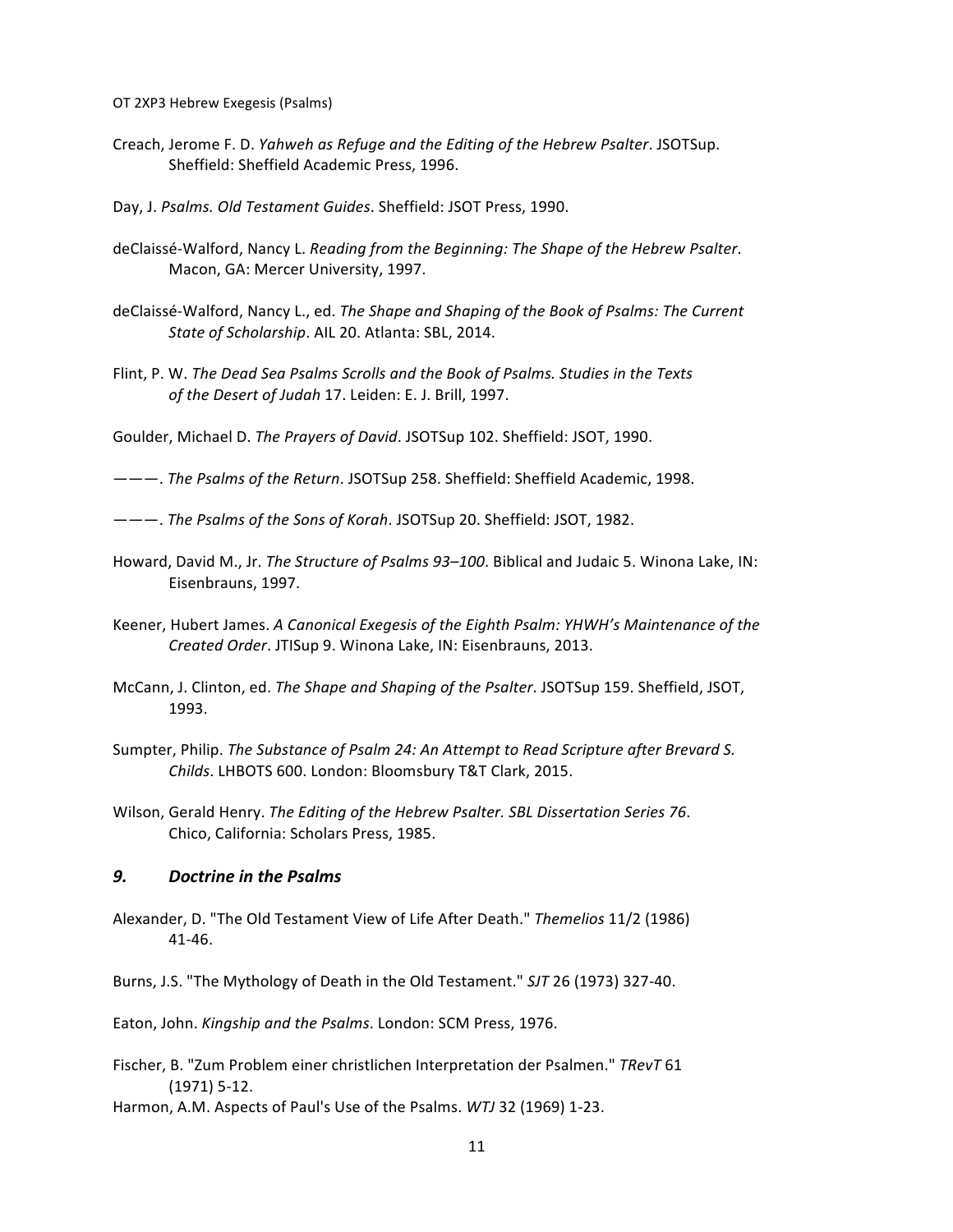- Howard, David M. Jr. "The Case for Kingship in the Old Testament Narrative Books and the Psalms." TJ 9 NS (1988) 19-35.
- Jacobson, Rolf A., ed. *Soundings in the Theology of Psalms: Perspectives and Methods in Contemporary Scholarship*. Minneapolis: Fortress, 2011.
- Kraus, H.J. Theologie der Psalmen. BKAT 15/3. Neukirchen-Vluyn: Neukirchener Verlag, 1979.
- Lewis, C. S. *Reflections in the Psalms*. London: Geoffrey Blas, 1958.
- Mangano, Mark. *Power and Grace: A Theology of the Psalms*. Eugene, OR: Wipf and Stock, 2011.
- Smick, E. "The Bearing of New Philological Data on the Subjects of Resurrection and Immortality in the Old Testament." WTJ 31 (1968) 12-21.
- Thordarson, T.K. "The Mythic Dimension. Hermeneutical Remarks on the Language of the Psalter." VT 24 (1974) 212-40.
- Westermann, C. The Psalms: Structure, Content & Message. Minneapolis: Augsburg Publishing House, 1980.

#### **10.** Psalms in Liturgy

- Holladay, William L. *The Psalms through Three Thousand Years: Prayerbook of a Cloud of Witnesses.* Minneapolis: Fortress Press, 1996.
- Hustad, Donald P. "Christian Worship from the Second Century through the Reformation." In *Jubilate! Church Music in the Evangelical Tradition*, pp. 95-119. Carol Stream: Hope Publishing, 1981.

#### *11. Specific Genre Studies*

Brueggemann, Walter. The Message of the Psalms. Minneapolis: Augsburg, 1984.

Cheung, Simon Chi-Chung. Wisdom Intoned: A Reappraisal of the Genre 'Wisdom Psalms'. LHBOTS 613. London: Bloomsbury T & T Clark, 2015.

Crew, Loren S. The Songs of Ascents. SBLDS 148. Atlanta: Scholars, 1996.

Kartje, John. Wisdom Epistemology in the Psalter: A Study of Psalms 1, 73, 90, and 107. BZAW 472. Berlin: De Gruyter, 2014.

Westermann, Claus. *Praise and Lament in the Psalms*. Atlanta: John Knox, 1981.